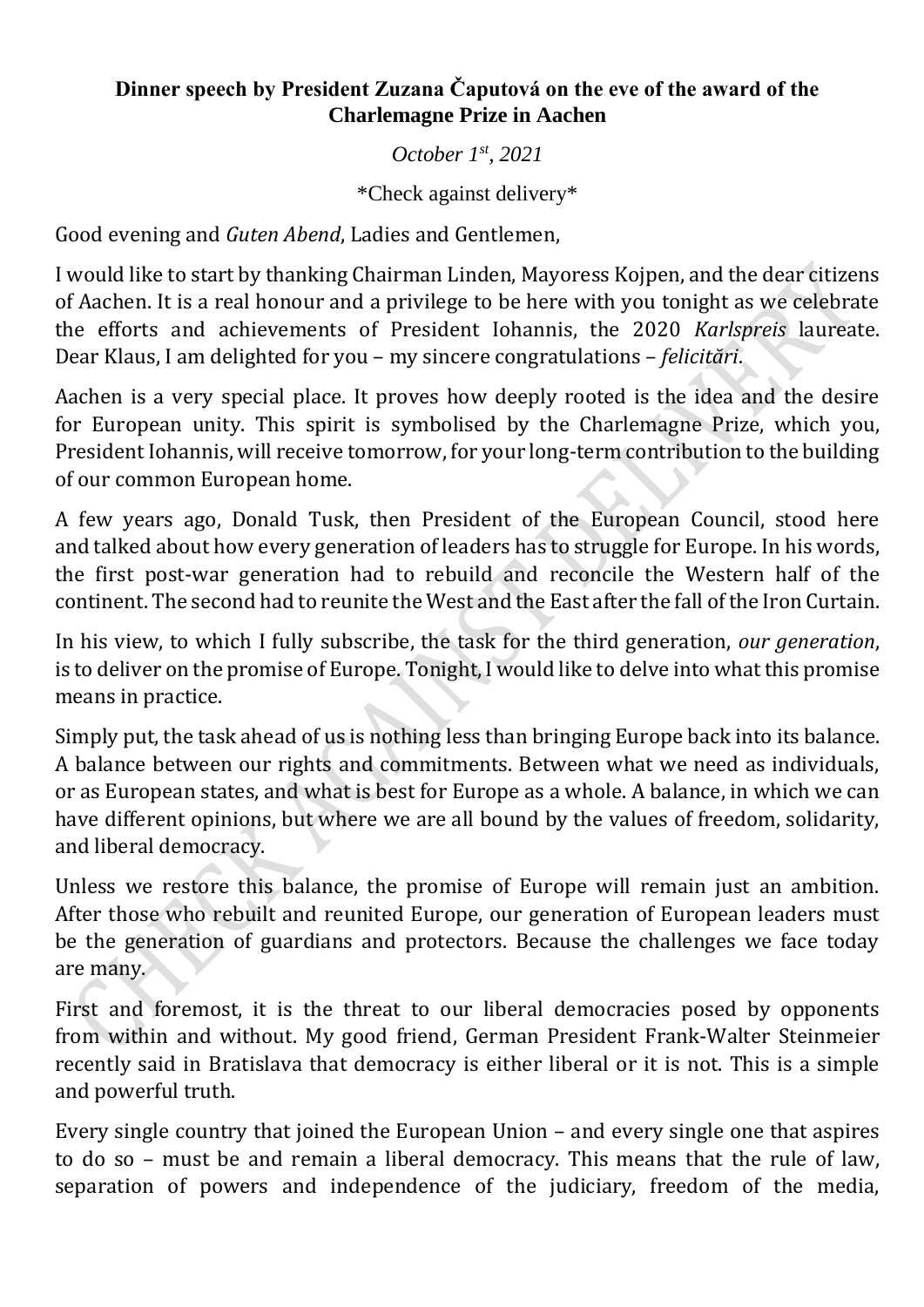or the protection of minorities is sacrosanct. If these cornerstones on which our community is built are attacked, we must act to defend them, to restore balance.

We should not spend too much time discussing how our democracy is being undermined today. We know it. Instead, let us talk about what *we* are doing to defend it. Because a democracy that stops defending itself will soon cease to exist. In his *Paradox of Tolerance*, Karl Popper already concluded this, half a century ago: *"If a society is tolerant without limit, its ability to be tolerant is eventually seized or destroyed by the intolerant. In order to maintain a tolerant society, the society must retain the right to be intolerant of intolerance.*"

Our democratic rights cannot be used to undo democracy itself. Irrespective of what some say, liberal democracy *can* have many faces. It *can* accommodate social conservatives, liberals or progressives. Europe and its diverse polities are the best evidence of it. While there is no single ideal model of liberal democracy, I am quite sure that illiberal democracy is a contradiction in terms.

Defending the rule of law means defending our freedom. As Spinoza said, *law is the mathematics of freedom*. Few understand that better than you, President Iohannis. You took action to defend the rule of law in Romania when those in power tried to abuse it. We must take equally resolute actions today and stop thinking that the problems will disappear by themselves. They will not. Our hesitation seriously damages our European unity.

The second major challenge we face in Europe is the fragmentation of our societies, communities, and even families. We see people standing against each other over multiple dividing lines. Be it on vaccination, LGBTQ rights, or migration. One of the reasons, if not the main one, is the growing – and often malign – influence of social media. We cannot afford to stand still and watch a good servant turn into a bad master.

We know what we are up to. Echo chambers and information silos. Loud opinions preferred over solid facts. Amplification of hate and anger. To protect Europe's balance, we must take the risks of social media as seriously as we take their benefits. We have seen during the pandemic that disinformation *can be* deadly. A crime is a crime, no matter whether it is digital or physical. The damage is equally real. So why do we continue distinguishing between them? Even online freedom ends where other people's rights begin. We are enforcing our laws and norms offline. We must do so in the online world as well.

Ladies and gentlemen,

We are a Union of states, but we are also a continent of people with different backgrounds. Restoring balance means maintaining our diversity, but also our ability to understand and empathise with each other. We can proudly say that the EU enlargement has been a net social and economic benefit. But we can also understand and support those French